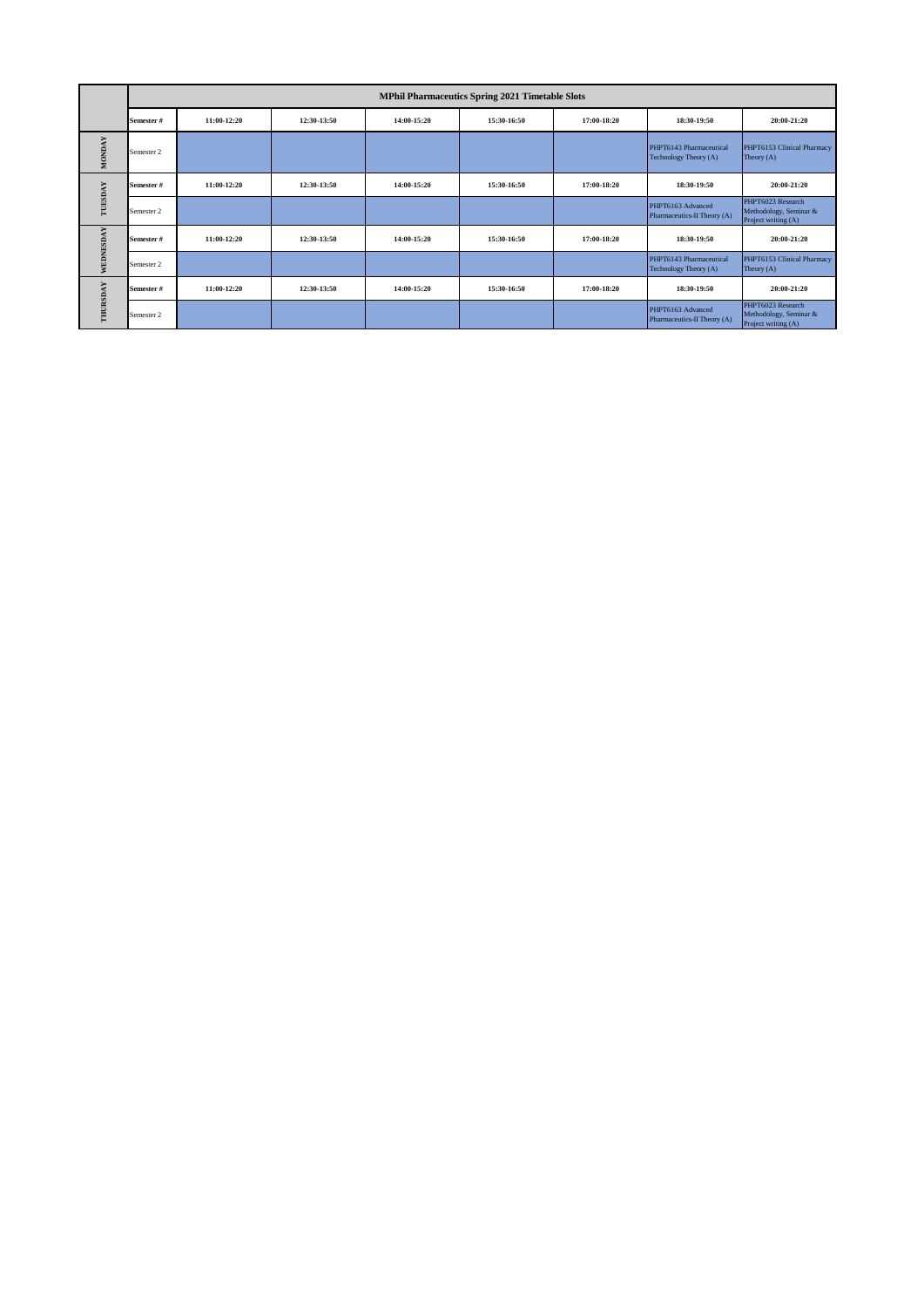|               | <b>PHARM-D Spring 2021 Timetable Slots</b> |                                                                             |                                                                              |                                                                             |                                                                           |                                                                        |             |             |
|---------------|--------------------------------------------|-----------------------------------------------------------------------------|------------------------------------------------------------------------------|-----------------------------------------------------------------------------|---------------------------------------------------------------------------|------------------------------------------------------------------------|-------------|-------------|
|               | Semester #                                 | 08:00-09:20                                                                 | 09:30-10:50                                                                  | 11:00-12:20                                                                 | 12:30-13:50                                                               | 14:00-15:20                                                            | 15:30-16:50 | 17:00-18:20 |
|               |                                            | PHPT1123 Pharmaceutics-IB<br>(Physical Pharmacy) (A)                        | PHPC1343 Pharmaceutical<br>Chemistry-IIB (Biochemistry)                      | (A)                                                                         | PHMS1521 Physiology-B Lab PHMS1521 Physiology-B Lab<br>(A)                |                                                                        |             |             |
|               |                                            | PHHU1024 English-B<br><b>Communication &amp; Writing</b>                    | A)<br>PHPC1323 Pharmaceutical                                                | PHPT1121 Pharmaceutics-IB                                                   | PHPT1121 Pharmaceutics-IB                                                 |                                                                        |             |             |
|               |                                            | kills) (B1)<br>PHHU1024 English-B                                           | Chemistry-IB (Organic) (B)<br>PHPT1123 Pharmaceutics-IB                      | Physical Pharmacy) Lab (B)<br>PHPC1321 Pharmaceutical                       | (Physical Pharmacy) Lab (B)<br>PHPC1321 Pharmaceutical                    |                                                                        |             |             |
|               | Semester 2                                 | (Communication & Writing<br>kills) (B2)                                     | (Physical Pharmacy) (C)<br>PHPC1321 Pharmaceutical                           | Chemistry-IB (Organic) Lab                                                  | Chemistry-IB (Organic) Lab<br>PHHU1024 English-B                          |                                                                        |             |             |
|               |                                            | PHMS1523 Physiology-B (C)                                                   | Chemistry-IB (Organic) Lab<br>(D)                                            | PHMS1523 Physiology-B (D)                                                   | (Communication & Writing<br>skills(O1)                                    |                                                                        |             |             |
|               |                                            | PHPC1321 Pharmaceutical<br>Chemistry-IB (Organic) Lab<br>D)                 |                                                                              |                                                                             | PHHU1024 English-B<br>(Communication & Writing)                           |                                                                        |             |             |
|               |                                            | PHRM4163 Pharmaceutics-<br>IIIB (Pharm Microbiology)                        | PHRM4173 Pharmacology<br>and Therapeutics-IB Theory                          | PHRM4181 Pharmacognosy-                                                     | skills) (D2)<br>PHRM4181 Pharmacognosy-                                   |                                                                        |             |             |
|               |                                            | Theory (A)<br>PHRM4183 Pharmacognosy                                        | PHRM4193 Pharmacy                                                            | IB (Basic) Lab. (A)<br>PHRM4171 Pharmacology                                | IB (Basic) Lab. (A)<br>PHRM4171 Pharmacology                              |                                                                        |             |             |
|               | Semester 4                                 | IB (Basic) Theory (B)<br>PHRM4153 Pharmaceutics-                            | Practice-IB (Bio Stat) (B)<br>PHRM4173 Pharmacology                          | and Therapeutics-IB Lab (B)<br>PHRM4161 Pharmaceutics-                      | and Therapeutics-IB Lab (B)<br>PHRM4161 Pharmaceutics-                    |                                                                        |             |             |
|               |                                            | <b>IIB</b> (Dosage Form Science)<br>Theory (C)                              | and Therapeutics-IB Theory                                                   | <b>IIIB</b> (Pharm Microbiology)<br>ab(C)                                   | IIIB (Pharm Microbiology)<br>Lab(C)                                       |                                                                        |             |             |
|               |                                            | PHRM4151 Pharmaceutics-<br>IIB (Dosage Form Science)<br>$ab.$ (D)           | PHRM4151 Pharmaceutics-<br>IIB (Dosage Form Science)<br>Lab. $(D)$           | PHRM4163 Pharmaceutics-<br>IIIB (Pharm Microbiology)<br>Theory (D)          | PHRM4193 Pharmacy<br>Practice-IB (Bio Stat) (D)                           |                                                                        |             |             |
|               |                                            | PHRM5181 Pharmacognosy-                                                     | PHRM5181 Pharmacognosy-                                                      | PHRM5193 Pharmacy<br>Practice-III                                           | PHRM5163 Pharmaceutical                                                   |                                                                        |             |             |
| <b>MONDAY</b> |                                            | IIB (Advanced) Lab (A)                                                      | IIB (Advanced) Lab (A)                                                       | (Computer and its Application<br>Pharmacy) Theory (A)                       | Chemistry-IIIB (Pharm<br>Analysis) Theory (A)                             |                                                                        |             |             |
|               |                                            |                                                                             |                                                                              |                                                                             | PHRM5193 Pharmacy<br>Practice-III                                         |                                                                        |             |             |
|               | Semester 6                                 | PHRM5171 Pharmacology<br>and Therapeutics-IIA Lab (B)                       | PHRM5171 Pharmacology<br>and Therapeutics-IIA Lab (B)                        | PHRM5183 Pharmacognosy-<br>IIB (Advanced) Theory (B)                        | (Computer and its Applications                                            |                                                                        |             |             |
|               |                                            | PHRM5161 Pharmaceutical                                                     | PHRM5161 Pharmaceutical                                                      | <b>PHRM5153</b><br>Pharmacy Practice-IIB                                    | Pharmacy) Theory (B)<br>PHRM5173 Pharmacology                             |                                                                        |             |             |
|               |                                            | Chemistry-IIIB (Pharm<br>Analysis) Lab (C                                   | Chemistry-IIIB (Pharm<br>Analysis) Lab (C                                    | (Community,<br>Social & Administrative                                      | and Therapeutics-IIA Theory<br>(C)                                        |                                                                        |             |             |
|               |                                            | PHRM6173 Pharmaceutics-                                                     | PHRM6163 Pharmacy                                                            | Pharmacy) (Theory) (C)<br>PHRM6183 Pharmaceutics-                           | PHRM6161 Pharmacy                                                         |                                                                        |             |             |
|               |                                            | IVB (Industrial Pharmacy)<br>Theory (A)                                     | Practice-VB (Clinical<br>Pharmacy) Theory (A)                                | <b>VB</b> (Biopharmaceutics<br>Pharmacokines) Theory (A)                    | Practice-VB (Clinical Pharm)<br>Lab(B)                                    |                                                                        |             |             |
|               | Semester 8                                 | PHRM6163 Pharmacy<br>Practice-VB (Clinical<br>Pharmacy) Theory (B)          | PHRM6183 Pharmaceutics-<br>VB (Biopharmaceutics<br>Pharmacokines) Theory (B) | PHRM6161 Pharmacy<br>Practice-VB (Clinical Pharm)<br>Lab(B)                 | PHRM6191 Pharmaceutics-<br>VIA Pharm Quality<br>Management Lab (C)        |                                                                        |             |             |
|               |                                            | PHRM6173 Pharmaceutics-<br>IVB (Industrial Pharmacy)                        | PHRM6163 Pharmacy<br>Practice-VB (Clinical                                   | PHRM6191 Pharmaceutics-<br>VIA Pharm Quality                                |                                                                           |                                                                        |             |             |
|               |                                            | Theory (C)<br>PHRM7151 Pharmaceutics-                                       | Pharmacy) Theory (C)<br>PHRM7151 Pharmaceutics-                              | Management Lab (C)<br>PHRM7163 Pharmacy                                     | PHRM7183 Pharmacy                                                         |                                                                        |             |             |
|               | Semester 10                                | <b>VIIB</b> (Pharmaceutical<br>Technology) Lab (A)                          | VIIB (Pharmaceutical<br>Technology) Lab (A)                                  | Practice-VIB (Advan Clinical<br>Pharm II) Theory (A)                        | Practice-VIIIA (Pharm Manag<br>Market) Theory (A)                         |                                                                        |             |             |
|               |                                            |                                                                             |                                                                              | PHRM7193 Pharmaceutical<br>Chemistry-IVA(Medicinal<br>Chemistry) Theory (B) | PHRM7153 Pharmaceutics-<br>VIIB (Pharmaceutical<br>Technology) Theory (B) |                                                                        |             |             |
|               | Semester #                                 | 08:00-09:20                                                                 | 09:30-10:50                                                                  | 11:00-12:20                                                                 | 12:30-13:50                                                               | 14:00-15:20                                                            | 15:30-16:50 | 17:00-18:20 |
|               | Semester 2                                 | PHMS1523 Physiology-B (A)                                                   | PHPC1323 Pharmaceutical<br>Chemistry-IB (Organic) (A)                        | PHPT1121 Pharmaceutics-IB<br>(Physical Pharmacy) Lab (A)                    | PHPT1121 Pharmaceutics-IB<br>(Physical Pharmacy) Lab (A)                  |                                                                        |             |             |
|               |                                            | PHHU1024 English-B<br>(Communication & Writing<br>kills) (B1)               | PHPT1123 Pharmaceutics-IB<br>(Physical Pharmacy) (B)                         | PHPC1341 Pharmaceutical<br>Chemistry-IIB (Biochemistry)<br>$ab$ $(B)$       | PHPC1341 Pharmaceutical<br>Chemistry-IIB (Biochemistry)<br>ab(B)          |                                                                        |             |             |
|               |                                            | PHHU1024 English-B                                                          | PHHU1024 English-B                                                           |                                                                             |                                                                           |                                                                        |             |             |
|               |                                            | (Communication & Writing                                                    | (Communication & Writing                                                     | PHMS1521 Physiology-B Lab                                                   | PHMS1521 Physiology-B Lab                                                 |                                                                        |             |             |
|               |                                            | kills) (B2)<br>PHPT1123 Pharmaceutics-IB                                    | skills) (C1)<br>PHHU1024 English-B                                           | (C)<br>PHPC1343 Pharmaceutical                                              | (C)<br>PHPT1123 Pharmaceutics-IB                                          |                                                                        |             |             |
|               |                                            | (Physical Pharmacy) (C)<br>PHPC1341 Pharmaceutical                          | (Communication & Writing<br>drills) (C2)                                     | Chemistry-IIB (Biochemistry)<br>(D)                                         | (Physical Pharmacy) (D)                                                   |                                                                        |             |             |
|               |                                            | Chemistry-IIB (Biochemistry)<br>ab(D)                                       | PHPC1341 Pharmaceutical<br>Chemistry-IIB (Biochemistry)<br>Lab(D)            |                                                                             |                                                                           |                                                                        |             |             |
|               |                                            | PHRM4193 Pharmacy<br>Practice-IB (Bio Stat) (A)                             | PHRM4183 Pharmacognosy-<br>(B (Basic) Theory (A)                             | PHRM4032 Pakistan Studies                                                   | PHRM4173 Pharmacology<br>and Therapeutics-IB Theory                       |                                                                        |             |             |
|               |                                            | PHRM4032 Pakistan Studies                                                   | PHRM4173 Pharmacology<br>and Therapeutics-IB Theory                          | PHRM4153 Pharmaceutics-<br><b>IIB</b> (Dosage Form Science)                 | PHRM4183 Pharmacognosy-                                                   |                                                                        |             |             |
|               | Semester 4                                 | (B)<br>PHRM4193 Pharmacy                                                    | PHRM4183 Pharmacognosy-                                                      | Theory (B)<br>PHRM4163 Pharmaceutics-                                       | IB (Basic) Theory (B)<br>PHRM4032 Pakistan Studies                        |                                                                        |             |             |
|               |                                            | Practice-IB (Bio Stat) (C)<br>PHRM4161 Pharmaceutics-                       | IB (Basic) Theory (C)<br>PHRM4161 Pharmaceutics-                             | <b>IIIB</b> (Pharm Microbiology)<br>Theory $(C)$                            | (C)<br>PHRM4153 Pharmaceutics-                                            |                                                                        |             |             |
|               |                                            | IIIB (Pharm Microbiology)<br>ab(D)                                          | <b>IIIB</b> (Pharm Microbiology)<br>ab(D)                                    | PHRM4183 Pharmacognosy-<br>IB (Basic) Theory (D)                            | <b>IIB</b> (Dosage Form Science)<br>Theory $(D)$                          |                                                                        |             |             |
| TUESDAY       |                                            | PHRM5161 Pharmaceutical<br>Chemistry-IIIB (Pharm<br>Analysis) Lab (A)       | PHRM5161 Pharmaceutical<br>Chemistry-IIIB (Pharm                             | PHRM5173 Pharmacology<br>and Therapeutics-IIA Theory                        | PHRM5183 Pharmacognosy-<br>IIB (Advanced) Theory (A)                      |                                                                        |             |             |
|               |                                            | PHRM5191 Pharmacy<br>Practice-III                                           | Analysis) Lab (A)<br>PHRM5191 Pharmacy<br>Practice-III                       | PHRM5193 Pharmacy<br>Practice-III                                           | PHRM5163 Pharmaceutical                                                   |                                                                        |             |             |
|               | Semester 6                                 | (Computer and its Application                                               | (Computer and its Application                                                | (Computer and its Application                                               | Chemistry-IIIB (Pharm<br>Analysis) Theory (B)                             |                                                                        |             |             |
|               |                                            | Pharmacy) Lab (B)                                                           | Pharmacy) Lab (B)                                                            | Pharmacy) Theory (B)<br>PHRM5153<br>Pharmacy Practice-IIB                   | PHRM5193 Pharmacy<br>Practice-III                                         |                                                                        |             |             |
|               |                                            | PHRM5181 Pharmacognosy-<br>IIB (Advanced) Lab (C)                           | PHRM5181 Pharmacognosy-<br>IIB (Advanced) Lab (C)                            | (Community,<br>Social & Administrative                                      | (Computer and its Application                                             |                                                                        |             |             |
|               |                                            | PHRM6153 Pharmacy<br>Practice-IVB (Hospital                                 | PHRM6183 Pharmaceutics-<br><b>VB</b> (Biopharmaceutics                       | Pharmacy) (Theory) (C)<br>PHRM6161 Pharmacy<br>Practice-VB (Clinical Pharm) | Pharmacy) Theory (C)<br>PHRM6161 Pharmacy<br>Practice-VB (Clinical Pharm) |                                                                        |             |             |
|               |                                            | harmacy) Theory (A)<br>PHRM6193 Pharmaceutics-                              | Pharmacokines) Theory (A)<br>PHRM6153 Pharmacy                               | ab(A)<br>PHRM6181 Pharmaceutics-                                            | ab(A)<br>PHRM6181 Pharmaceutics-                                          |                                                                        |             |             |
|               | Semester 8                                 | <b>VIA Pharm Quality</b><br>anagement Theory (B)<br>PHRM6183 Pharmaceutics- | Practice-IVB (Hospital<br>harmacy) Theory (B)<br>PHRM6193 Pharmaceutics      | /B Biopharmaceutics Lab (B)<br>PHRM6171 Pharmaceutics-                      | VB Biopharmaceutics Lab (B)<br>PHRM6171 Pharmaceutics-                    |                                                                        |             |             |
|               |                                            | <b>VB</b> (Biopharmaceutics<br>harmacokines) Theory (C)                     | VIA Pharm Quality<br>Management Theory (C)                                   | IVB (Industrial Pharmacy) Lab                                               | IVB (Industrial Pharmacy) Lab<br>C)                                       |                                                                        |             |             |
|               |                                            | PHRM7151 Pharmaceutics-<br>VIIB (Pharmaceutical<br>Technology) Lab (B)      | PHRM7151 Pharmaceutics-<br>VIIB (Pharmaceutical<br>Technology) Lab (B)       | PHRM7123 Pharmacy<br>Practice-VIIB (Forensic<br>Pharmacy) Theory (A)        | PHRM7153 Pharmaceutics-<br>VIIB (Pharmaceutical<br>Technology) Theory (A) | PHRM7183 Pharmacy<br>Practice-VIIIA (Pharm Manag<br>Market) Theory (A) |             |             |
|               | Semester 10                                |                                                                             |                                                                              | PHRM7193 Pharmaceutical<br>Chemistry-IVA(Medicinal                          | PHRM7123 Pharmacy<br>Practice-VIIB (Forensic                              |                                                                        |             |             |
|               | Semester #                                 | 08:00-09:20                                                                 | 09:30-10:50                                                                  | Chemistry) Theory (B)<br>11:00-12:20                                        | Pharmacy) Theory (B)<br>12:30-13:50                                       | 14:00-15:20                                                            | 15:30-16:50 | 17:00-18:20 |
|               |                                            | PHPC1343 Pharmaceutical<br>Chemistry-IIB (Biochemistry)                     | PHMS1523 Physiology-B (A)                                                    | PHPC1341 Pharmaceutical<br>Chemistry-IIB (Biochemistry)                     | PHPC1341 Pharmaceutical<br>Chemistry-IIB (Biochemistry)                   |                                                                        |             |             |
|               |                                            | PHPC1321 Pharmaceutical<br>Chemistry-IB (Organic) Lab                       | PHPC1321 Pharmaceutical<br>Chemistry-IB (Organic) Lab                        | ab(A)<br>PHMS1523 Physiology-B (B)                                          | Lab(A)<br>PHPT1123 Pharmaceutics-IB                                       |                                                                        |             |             |
|               |                                            |                                                                             | PHHU1024 English-B                                                           | PHPT1121 Pharmaceutics-IB                                                   | (Physical Pharmacy) (B)<br>PHPT1121 Pharmaceutics-IB                      |                                                                        |             |             |
|               | Semester 2                                 | PHMS1523 Physiology-B (C)                                                   | (Communication & Writing<br>skills) (C1)                                     | (Physical Pharmacy) Lab (C                                                  | (Physical Pharmacy) Lab (C                                                |                                                                        |             |             |
|               |                                            | PHPT1121 Pharmaceutics-IB<br>(Physical Pharmacy) Lab (D)                    | PHHU1024 English-B<br><b>Communication &amp; Writing</b><br>kills) $(C2)$    | PHPC1323 Pharmaceutical<br>Chemistry-IB (Organic) (D)                       | PHMS1523 Physiology-B (D)                                                 |                                                                        |             |             |
|               |                                            |                                                                             | PHPT1121 Pharmaceutics-IB<br>(Physical Pharmacy) Lab (D)                     |                                                                             |                                                                           |                                                                        |             |             |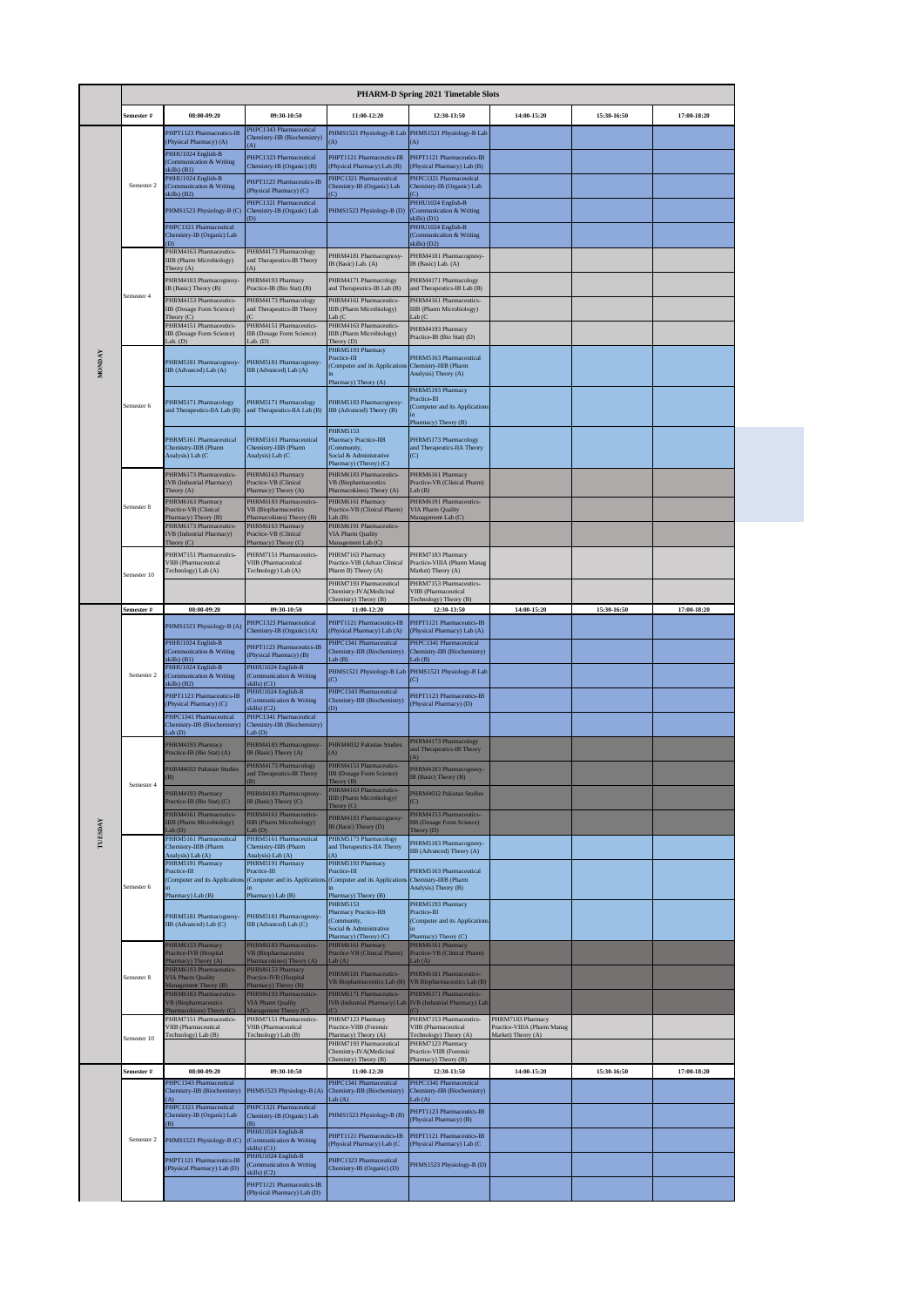|           |                          | PHRM4193 Pharmacy<br>Practice-IB (Bio Stat) (A)                               | PHRM4163 Pharmaceutics-<br><b>IIIB</b> (Pharm Microbiology)<br>Theory $(A)$         | PHRM4153 Pharmaceutics-<br><b>IIB</b> (Dosage Form Science)<br>Theory(A)                             | PHRM4183 Pharmacognosy-<br>IB (Basic) Theory (A)                                                   |                                                                            |             |             |
|-----------|--------------------------|-------------------------------------------------------------------------------|-------------------------------------------------------------------------------------|------------------------------------------------------------------------------------------------------|----------------------------------------------------------------------------------------------------|----------------------------------------------------------------------------|-------------|-------------|
|           | Semester 4<br>Semester 6 | HRM4163 Pharmaceutics-<br><b>IIIB</b> (Pharm Microbiology)                    | PHRM4193 Pharmacy                                                                   | PHRM4161 Pharmaceutics-<br><b>IIIB</b> (Pharm Microbiology)                                          | PHRM4161 Pharmaceutics-<br>IIIB (Pharm Microbiology)                                               |                                                                            |             |             |
|           |                          | Theory (B)<br>PHRM4193 Pharmacy                                               | Practice-IB (Bio Stat) (B)<br>PHRM4032 Pakistan Studies                             | ab(B)<br>PHRM4181 Pharmacognosy-                                                                     | Lab(B)<br>PHRM4181 Pharmacognosy-                                                                  |                                                                            |             |             |
|           |                          | Practice-IB (Bio Stat) (C)<br>PHRM4153 Pharmaceutics-                         | (C)<br>PHRM4173 Pharmacology                                                        | IB (Basic) Lab. (C)                                                                                  | IB (Basic) Lab. (C)                                                                                |                                                                            |             |             |
| WEDNESDAY |                          | IB (Dosage Form Science)<br>Theory (D)                                        | and Therapeutics-IB Theory                                                          | PHRM4171 Pharmacology<br>and Therapeutics-IB Lab (D)                                                 | PHRM4171 Pharmacology<br>and Therapeutics-IB Lab (D)                                               |                                                                            |             |             |
|           |                          | PHRM5171 Pharmacology<br>and Therapeutics-IIA Lab (A)                         | PHRM5171 Pharmacology<br>and Therapeutics-IIA Lab (A)                               | PHRM5183 Pharmacognosy-<br>IIB (Advanced) Theory (A)                                                 | PHRM5163 Pharmaceutical<br>Chemistry-IIIB (Pharm<br>Analysis) Theory (A)                           |                                                                            |             |             |
|           |                          | PHRM5181 Pharmacognosy-<br>IIB (Advanced) Lab (B)                             | PHRM5181 Pharmacognosy-<br>IIB (Advanced) Lab (B)                                   | PHRM5153<br>Pharmacy Practice-IIB<br>(Community,<br>Social & Administrative<br>harmacy) (Theory) (B) | PHRM5173 Pharmacology<br>and Therapeutics-IIA Theory<br>(B)                                        |                                                                            |             |             |
|           |                          |                                                                               |                                                                                     | PHRM5163 Pharmaceutical<br>Chemistry-IIIB (Pharm<br>Analysis) Theory (C)                             | PHRM5173 Pharmacology<br>and Therapeutics-IIA Theory<br>$\mathcal{C}$                              |                                                                            |             |             |
|           |                          | HRM6153 Pharmacy<br>Practice-IVB (Hospital                                    | PHRM6193 Pharmaceutics-<br><b>VIA Pharm Quality</b>                                 | PHRM6181 Pharmaceutics-<br>VB Biopharmaceutics Lab (A)                                               | PHRM6181 Pharmaceutics-<br>VB Biopharmaceutics Lab (A)                                             |                                                                            |             |             |
|           | Semester 8               | harmacy) Theory (A)<br><b>HRM6183 Pharmaceutics-</b><br>/B (Biopharmaceutics  | Management Theory (A)<br>PHRM6153 Pharmacy<br>Practice-IVB (Hospital                | PHRM6163 Pharmacy<br>Practice-VB (Clinical                                                           |                                                                                                    |                                                                            |             |             |
|           |                          | armacokines) Theory (B)<br>HRM6161 Pharmacy<br>Practice-VB (Clinical Pharm)   | Pharmacy) Theory (B)<br>PHRM6161 Pharmacy<br>Practice-VB (Clinical Pharm)           | harmacy) Theory (C)                                                                                  |                                                                                                    |                                                                            |             |             |
|           |                          | ab(C)<br>PHRM7123 Pharmacy<br>Practice-VIIB (Forensic<br>Pharmacy) Theory (A) | ab(C)<br>PHRM7191 Pharmaceutical<br>Chemistry-IVA (Med<br>Chemistry) Lab (A)        | PHRM7191 Pharmaceutical<br>Chemistry-IVA (Med<br>Chemistry) Lab (A)                                  |                                                                                                    |                                                                            |             |             |
|           | Semester 10              | HRM7163 Pharmacy<br>Practice-VIB (Advan Clinical                              | PHRM7123 Pharmacy<br>Practice-VIIB (Forensic                                        | PHRM7161 Pharmacy<br>Practice-VIB (Ad Clinical                                                       | PHRM7161 Pharmacy<br>Practice-VIB (Ad Clinical                                                     |                                                                            |             |             |
|           |                          | Pharm II) Theory (B)                                                          | Pharmacy) Theory (B)                                                                | Pharm II) Lab (B)                                                                                    | Pharm II) Lab (B)                                                                                  |                                                                            |             |             |
|           | Semester #               | 08:00-09:20<br>PHHU1024 English-B<br>Communication & Writing                  | 09:30-10:50<br>PHPC1323 Pharmaceutical                                              | 11:00-12:20<br>PHPC1321 Pharmaceutical<br>Chemistry-IB (Organic) Lab                                 | 12:30-13:50<br>PHPC1321 Pharmaceutical<br>Chemistry-IB (Organic) Lab                               | 14:00-15:20                                                                | 15:30-16:50 | 17:00-18:20 |
|           |                          | kills) (A1)<br>PHHU1024 English-B                                             | Chemistry-IB (Organic) (A)                                                          | PHMS1521 Physiology-B Lab                                                                            | PHMS1521 Physiology-B Lab                                                                          |                                                                            |             |             |
|           |                          | Communication & Writing<br>kills) (A2)<br><b>HPC1343 Pharmaceutical</b>       | PHMS1523 Physiology-B (B)<br>PHPC1341 Pharmaceutical                                | (B)<br>PHPC1343 Pharmaceutical                                                                       | (B)                                                                                                |                                                                            |             |             |
|           | Semester 2               | Chemistry-IIB (Biochemistry)                                                  | Chemistry-IIB (Biochemistry)<br>Lab(C)                                              | Chemistry-IIB (Biochemistry)<br>C)                                                                   | PHPC1323 Pharmaceutical<br>Chemistry-IB (Organic) (C                                               |                                                                            |             |             |
|           |                          | HPC1341 Pharmaceutical<br>Chemistry-IIB (Biochemistry)<br>ab(C)               | PHMS1521 Physiology-B Lab<br>(D)                                                    | PHPC1323 Pharmaceutical<br>Chemistry-IB (Organic) (D)                                                | PHHU1024 English-B<br>(Communication & Writing<br>skills) (D1)                                     |                                                                            |             |             |
|           |                          | PHMS1521 Physiology-B Lab<br>D)                                               |                                                                                     |                                                                                                      | PHHU1024 English-B<br>(Communication & Writing                                                     |                                                                            |             |             |
|           |                          | PHRM4151 Pharmaceutics-                                                       | PHRM4151 Pharmaceutics-                                                             | PHRM4161 Pharmaceutics-                                                                              | skills) (D2)<br>PHRM4161 Pharmaceutics-                                                            |                                                                            |             |             |
|           | Semester 4               | IIB (Dosage Form Science)<br>Lab. $(A)$<br>PHRM4163 Pharmaceutics-            | <b>IIB</b> (Dosage Form Science)<br>Lab. $(A)$<br>PHRM4173 Pharmacology             | <b>IIIB</b> (Pharm Microbiology)<br>ab(A)<br>PHRM4151 Pharmaceutics-                                 | IIIB (Pharm Microbiology)<br>Lab(A)<br>PHRM4151 Pharmaceutics-                                     |                                                                            |             |             |
|           |                          | <b>IIIB</b> (Pharm Microbiology)<br>Theory (B)                                | and Therapeutics-IB Theory                                                          | IIB (Dosage Form Science)<br>$ab.$ (B)                                                               | <b>IIB</b> (Dosage Form Science)<br>Lab. $(B)$                                                     |                                                                            |             |             |
|           |                          | HRM4183 Pharmacognosy-<br>IB (Basic) Theory (C)                               | PHRM4153 Pharmaceutics-<br><b>IIB</b> (Dosage Form Science)<br>Theory (C)           | PHRM4171 Pharmacology<br>and Therapeutics-IB Lab (C                                                  | PHRM4171 Pharmacology<br>and Therapeutics-IB Lab (C                                                |                                                                            |             |             |
|           |                          | PHRM4181 Pharmacognosy<br>IB (Basic) Lab. (D)                                 | PHRM4181 Pharmacognosy-<br>IB (Basic) Lab. (D)                                      | PHRM4173 Pharmacology<br>and Therapeutics-IB Theory                                                  | PHRM4032 Pakistan Studies<br>(D)                                                                   |                                                                            |             |             |
|           |                          | PHRM5153 Pharmacy                                                             | PHRM5173 Pharmacology                                                               | D)<br>PHRM5191 Pharmacy<br>Practice-III                                                              | PHRM5191 Pharmacy<br>Practice-III                                                                  |                                                                            |             |             |
|           | Semester 6               | Practice-IIB (Community,<br>Social & Administrative<br>Pharmacy) (Theory) (A) | and Therapeutics-IIA Theory<br>(A)                                                  | (Computer and its Applications<br>harmacy) Lab (A)                                                   | (Computer and its Applications<br>Pharmacy) Lab (A)                                                |                                                                            |             |             |
|           |                          | PHRM5171 Pharmacology<br>and Therapeutics-IIA Lab (C)                         | PHRM5171 Pharmacology<br>and Therapeutics-IIA Lab (C)                               | PHRM5183 Pharmacognosy-<br>IIB (Advanced) Theory (B)                                                 | PHRM5153 Pharmacy<br>Practice-IIB (Community,<br>Social & Administrative<br>Pharmacy) (Theory) (B) |                                                                            |             |             |
|           |                          |                                                                               |                                                                                     | PHRM5163 Pharmaceutical<br>Chemistry-IIIB (Pharm<br>Analysis) Theory (C)                             | PHRM5183 Pharmacognosy-<br>IIB (Advanced) Theory (C)                                               |                                                                            |             |             |
|           |                          | HRM6173 Pharmaceutics-<br>VB (Industrial Pharmacy)<br>Theory (B)              | PHRM6173 Pharmaceutics-<br>IVB (Industrial Pharmacy)<br>Theory (A)                  | PHRM6171 Pharmaceutics-<br>IVB (Industrial Pharmacy) Lab<br>A)                                       | PHRM6171 Pharmaceutics-<br>IVB (Industrial Pharmacy) Lab                                           |                                                                            |             |             |
|           | Semester 8               | HRM6193 Pharmaceutics-<br><b>VIA Pharm Quality</b>                            | PHRM6163 Pharmacy<br>Practice-VB (Clinical                                          | PHRM6191 Pharmaceutics-<br><b>VIA Pharm Quality</b>                                                  | PHRM6191 Pharmaceutics-<br><b>VIA Pharm Quality</b>                                                |                                                                            |             |             |
|           |                          | Aanagement Theory (C)                                                         | Pharmacy) Theory (B)<br>PHRM6153 Pharmacy<br>Practice-IVB (Hospital                 | Aanagement Lab (B)<br>PHRM6181 Pharmaceutics-                                                        | Management Lab (B)<br>PHRM6181 Pharmaceutics-                                                      |                                                                            |             |             |
|           |                          | PHRM7153 Pharmaceutics-<br><b>VIIB</b> (Pharmaceutical                        | Pharmacy) Theory (C)<br>PHRM7193 Pharmaceutical<br>Chemistry-IVA(Medicinal          | /B Biopharmaceutics Lab (C)<br>PHRM7163 Pharmacy<br>Practice-VIB (Advan Clinical                     | VB Biopharmaceutics Lab (C)                                                                        |                                                                            |             |             |
|           | Semester 10              | Fechnology) Theory (A)<br>PHRM7183 Pharmacy<br>Practice-VIIIA (Pharm Manag    | Chemistry) Theory (A)<br>PHRM7163 Pharmacy<br>Practice-VIB (Advan Clinical          | Pharm II) Theory (A)<br>PHRM7153 Pharmaceutics-<br><b>VIIB</b> (Pharmaceutical                       |                                                                                                    |                                                                            |             |             |
|           | Semester #               | Market) Theory (B)<br>08:00-09:20                                             | Pharm II) Theory (B)<br>09:30-10:50                                                 | Fechnology) Theory (B)<br>11:00-12:20                                                                | 12:30-13:50                                                                                        | 14:00-15:20                                                                | 15:30-16:50 | 17:00-18:20 |
|           |                          | PHHU1024 English-B<br>Communication & Writing                                 | PHPT1123 Pharmaceutics-IB                                                           |                                                                                                      | <b>Juma Break</b>                                                                                  |                                                                            |             |             |
|           | Semester 2               | kills) (A1)<br>PHHU1024 English-B<br>Communication & Writing                  | (Physical Pharmacy) (A)<br>PHPC1323 Pharmaceutical                                  |                                                                                                      | <b>Juma Break</b>                                                                                  |                                                                            |             |             |
|           |                          | kills) $(A2)$<br>PHPC1343 Pharmaceutical                                      | Chemistry-IB (Organic) (B)<br>PHPC1343 Pharmaceutical                               |                                                                                                      |                                                                                                    |                                                                            |             |             |
|           |                          | Chemistry-IIB (Biochemistry)<br>PHPC1323 Pharmaceutical                       | Chemistry-IIB (Biochemistry)<br>C)<br>PHPT1123 Pharmaceutics-IB                     |                                                                                                      | <b>Juma Break</b>                                                                                  |                                                                            |             |             |
|           |                          | Chemistry-IB (Organic) (C)<br>PHPC1343 Pharmaceutical                         | (Physical Pharmacy) (D)                                                             |                                                                                                      | <b>Juma Break</b>                                                                                  |                                                                            |             |             |
|           |                          | Chemistry-IIB (Biochemistry)<br>D)<br>PHRM4153 Pharmaceutics-                 |                                                                                     |                                                                                                      | <b>Juma Break</b>                                                                                  |                                                                            |             |             |
|           | Semester 4               | IIB (Dosage Form Science)<br>Theory (A)                                       | PHRM4032 Pakistan Studies<br>(A)<br>PHRM4153 Pharmaceutics-                         | PHRM4171 Pharmacology<br>and Therapeutics-IB Lab (A)                                                 | <b>Juma Break</b>                                                                                  | PHRM4171 Pharmacology<br>and Therapeutics-IB Lab (A)                       |             |             |
|           |                          | PHRM4032 Pakistan Studies                                                     | IIB (Dosage Form Science)<br>Theory (B)                                             | PHRM4181 Pharmacognosy-<br>(B (Basic) Lab. (B)                                                       | <b>Juma Break</b>                                                                                  | PHRM4181 Pharmacognosy-<br>IB (Basic) Lab. (B)                             |             |             |
|           |                          | PHRM4151 Pharmaceutics-<br>IB (Dosage Form Science)<br>ab. (C)                | PHRM4151 Pharmaceutics-<br>IIB (Dosage Form Science)<br>Lab. $(C)$                  | PHRM4163 Pharmaceutics-<br><b>IIIB</b> (Pharm Microbiology)<br>Theory (C)                            | <b>Juma Break</b>                                                                                  | PHRM4173 Pharmacology<br>and Therapeutics-IB Theory<br>$\odot$             |             |             |
|           |                          | HRM4183 Pharmacognosy<br>B (Basic) Theory (D)                                 | PHRM4163 Pharmaceutics-<br><b>IIIB</b> (Pharm Microbiology)                         | PHRM4032 Pakistan Studies<br>(D)                                                                     | <b>Juma Break</b>                                                                                  | PHRM4193 Pharmacy<br>Practice-IB (Bio Stat) (D)                            |             |             |
|           |                          | PHRM5161 Pharmaceutical<br><b>Chemistry-IIIB</b> (Pharm<br>Analysis) Lab (B)  | Theory (D)<br>PHRM5161 Pharmaceutical<br>Chemistry-IIIB (Pharm<br>Analysis) Lab (B) | PHRM5193 Pharmacy<br>Practice-III<br>(Computer and its Applications                                  | <b>Juma Break</b>                                                                                  | PHRM5153 Pharmacy<br>Practice-IIB (Community,<br>Social & Administrative   |             |             |
|           | Semester 6               | PHRM5191 Pharmacy<br>Practice-III<br>Computer and its Application             | PHRM5191 Pharmacy<br>Practice-III<br>(Computer and its Application                  | Pharmacy) Theory (A)<br>PHRM5173 Pharmacology<br>and Therapeutics-IIA Theory                         | <b>Juma Break</b>                                                                                  | Pharmacy) (Theory) (A)<br>PHRM5163 Pharmaceutical<br>Chemistry-IIIB (Pharm |             |             |
|           |                          | Pharmacy) Lab (C)                                                             | Pharmacy) Lab (C)                                                                   | (B)<br>PHRM5193 Pharmacy<br>Practice-III<br>(Computer and its Applications                           | <b>Juma Break</b>                                                                                  | Analysis) Theory (B)<br>PHRM5183 Pharmacognosy-                            |             |             |
|           |                          |                                                                               |                                                                                     | Pharmacy) Theory (C)                                                                                 |                                                                                                    | IIB (Advanced) Theory (C)                                                  |             |             |